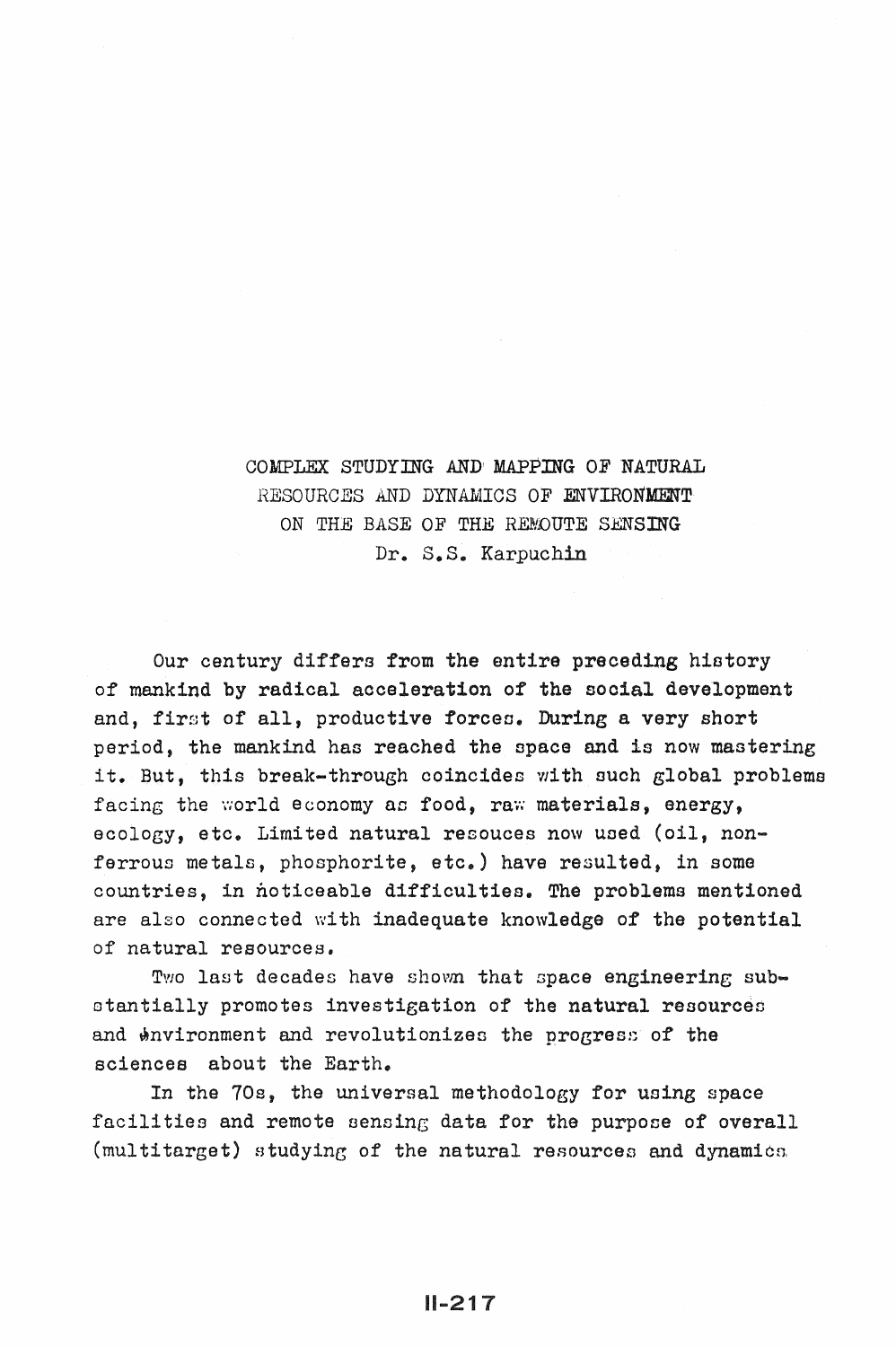of natural and socio-economical events gave rise to spacebased natural studies that is a radically new way making it possible to describe the large regions of the Earth on the basis of one data base (satellite-based sensing) and one methodological-technological method so as to obtain multiaspect (multifunction) products.

Emergence and development of spare natural studies provide for real solution of global problems of the day and give rise to success in searching of new (unused) natural wealth.

The greater importance of territorial-spatial, resource, and ecological problems of the economical development of particular regions gives birth to the necessity of searching new and efficient ways of their comprehensive study.

Further progress of the USSR economy greatly depends on intensive use of large territories in Siberia and Far East abounding in the natural resources. Information support of solution of problems of further economical development in these regions using traditional branch-oriented methods of studies is not efficient.

As the experience accumulated during the recent years shows the complex studying and mapping of the natural resources with the use of space data promote operative implementation of planned information support for intensifying economical development of particular regions of our country.

To start the complex studying and mapping of the natural resources all over the territory of the USSR, adequate technical facilities are created and the problems of methodology and technology are studied.

The methodology of overall studying and mapping of the natural resources is based on the interdependent investigations of the natural resources of a particular region by means of thematically-oriented interpretation of space data depending on the analysis of this information alongside traditional studies.

Accepted as a method of presentation of the results of studying the natural resources is a thematic mapping with the wide use of space data that makes it possible to compile a system of interrelated maps to present, as full as possible,

 $IL218$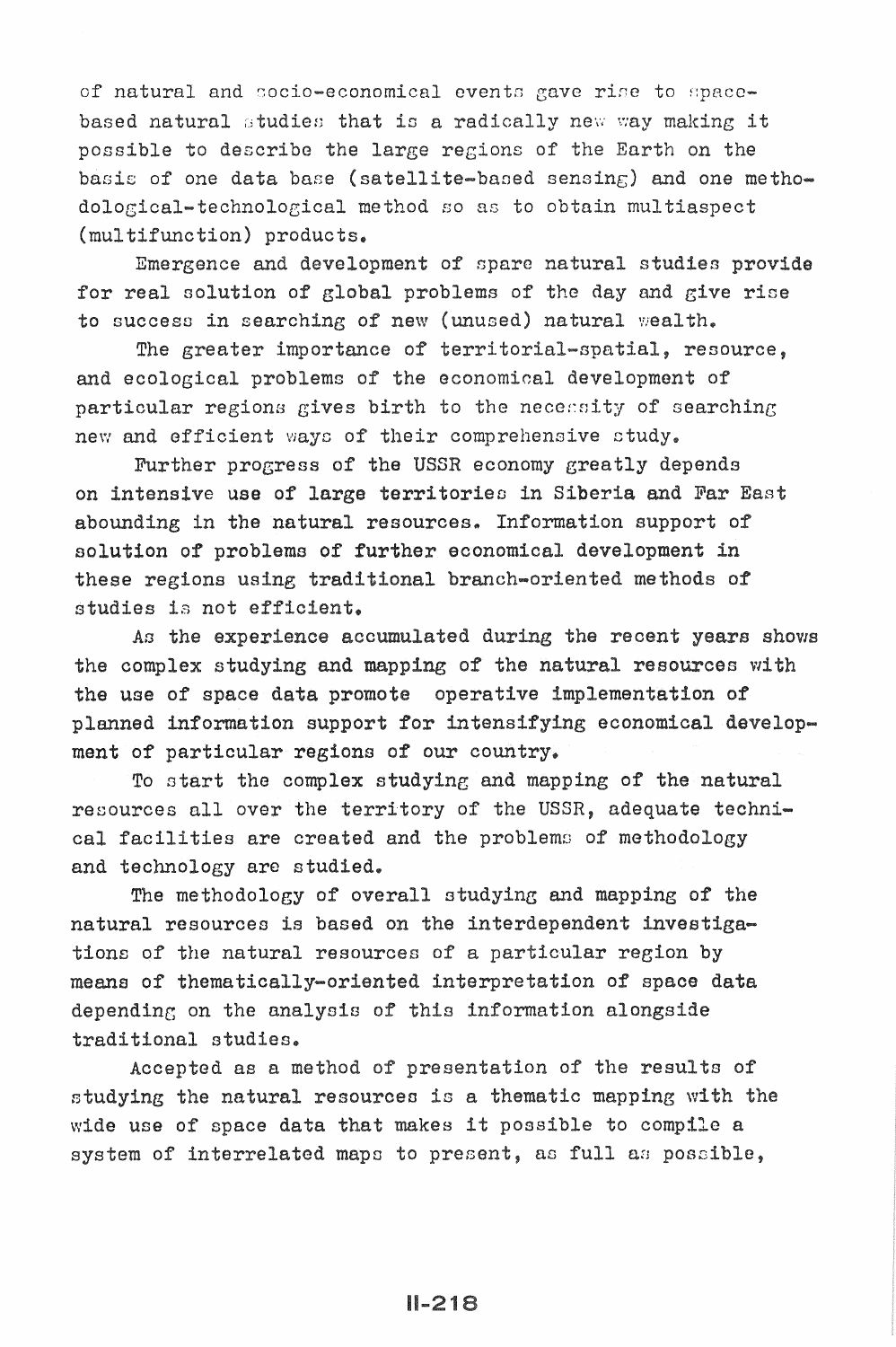information about spatial location of the natural resources in the region under study. It should be remembered that maps themselves are not a single target but are an optimum. for the time being, means of recording of information to insure its practical use and storage.

The most important stages in studying and mapping of the regional natural resources include:

preparation of a scientific-technical detail design involving detailed elaboration of target orientation of regional investigations in the field of the complex studying and mapping of the natural resources and defining of rational composition of map series:

obtaining of space data required; inter-branch processing of remote sensing materials: elaboration of map series programs; office interpretation of space photos; carrying out of field check investigations: making of compilation manuscripts; editing, preparation for reproduction, reproduction of maps.

Investigations concerning the complex studying and mapping of the natural resources with the use of space data promote simultaneous investigation of the most important natural resources of the region under study. Such approach makes it possible to use all experience accumulated and materials collected by traditional methods in order to obtain information about the present state and dynamics of the natural resources. Experience shows that new information about the natural resources during the complex studying and mapping are obtained and utilized long before completion of the entire cycle of cartographic work. Therefore, scope, sequence of execution, and planning of work on the complex studying and mapping of the natural resources meet, first of all, the requirements for obtaining new information about the natural resource potential of the region concerned.

The composition of cartographic records advisable for making during the complex studying and mapping of the natural resources, the scope of investigations are dictated by the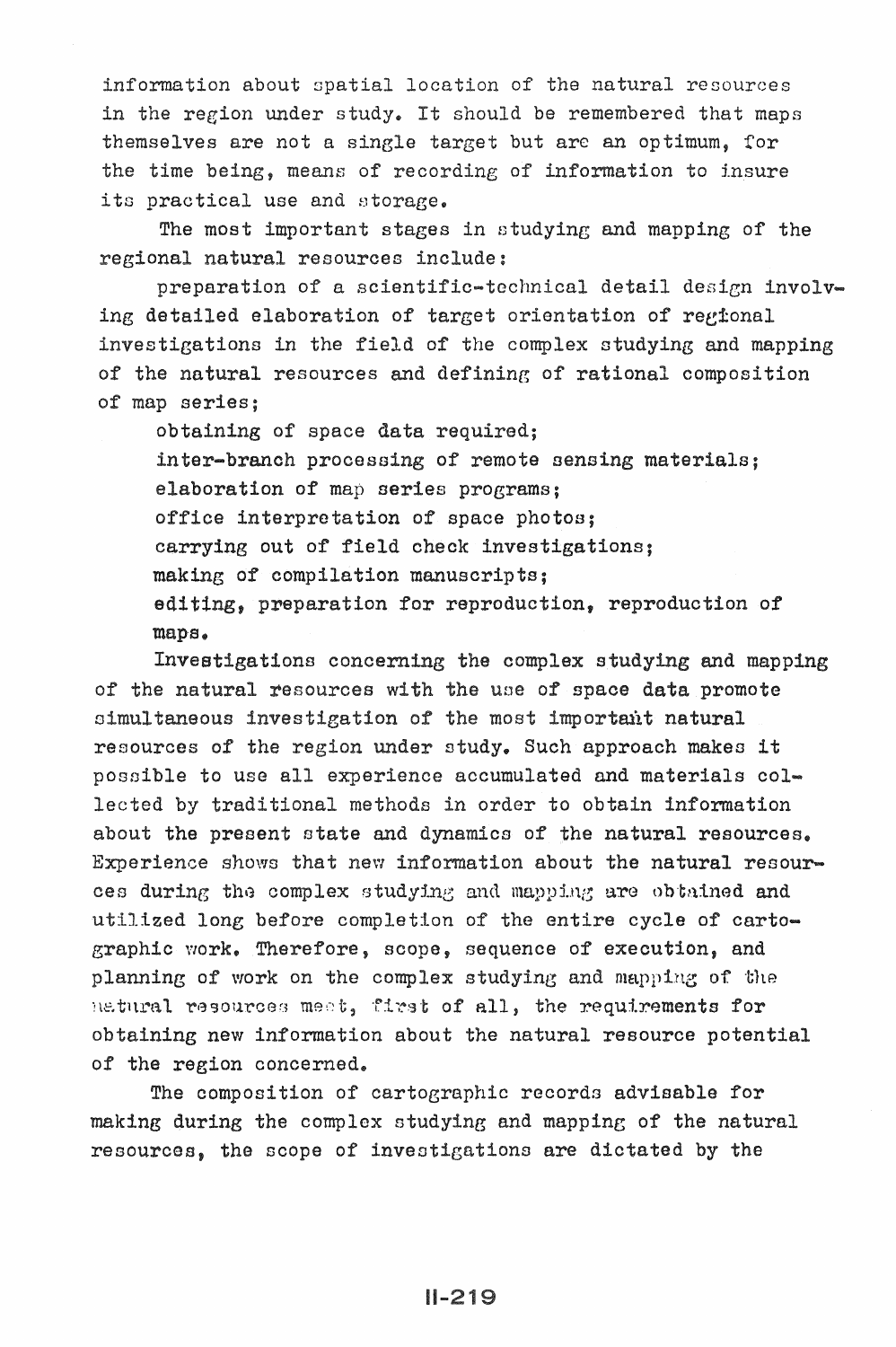specifics of the natural conditions and problems of economic development of the region with due regard for the naturaleconomical zoning of the territory. The number of maps in a series may be from several to tens of maps.

Studying and mapping of mineral, land, forest, fodder, and water resources are the main goals of the complex studying and mapping of the natural resources. To attain each goal, a group of maps are compiled as a rule. For instance, for studying and mapping of mineral resources worked out are geological, tectonic (geological structural) maps as well as fracturing tectonic, ring structure, quartenary sediment, oil-gas zoning, and other maps, land use (agricultural use), soil, soil-amelioration, agricultural production state maps as well as of territorial maps of agro-industrial complex, etc., are made for land resources. As for forest, these maps include geobotanica, forestry, forest dynamic, and other maps.

Fodder studyine requires compilation of hydrological, hydrogeological (surface and ground waters), and other mapa.

Besides, the complex studying and mapping of the natural resources dictate compilation of natural conditions maps including maps of recommendation and assessment nature such as:

geomorphological map;

landscape map;

engineering geological map;

engineering assessment map;

exogenic process map:

nature protection map, etc. as well as a group of maps on socio-economic topics.

Worked performed for complex studying and mapping of the natural resources of particular regions of the USSR testifies to that utilization of space data substantially reduced the time cf compilation of thematic maps alongside better vitality and scientific and practical value.

Very important are the complex studying and mapping of the natural resources of poorly investigated and undeveloped territories since these territories are just the place for full implementation of advantages of space data resulting from their high information yield due to large field of view,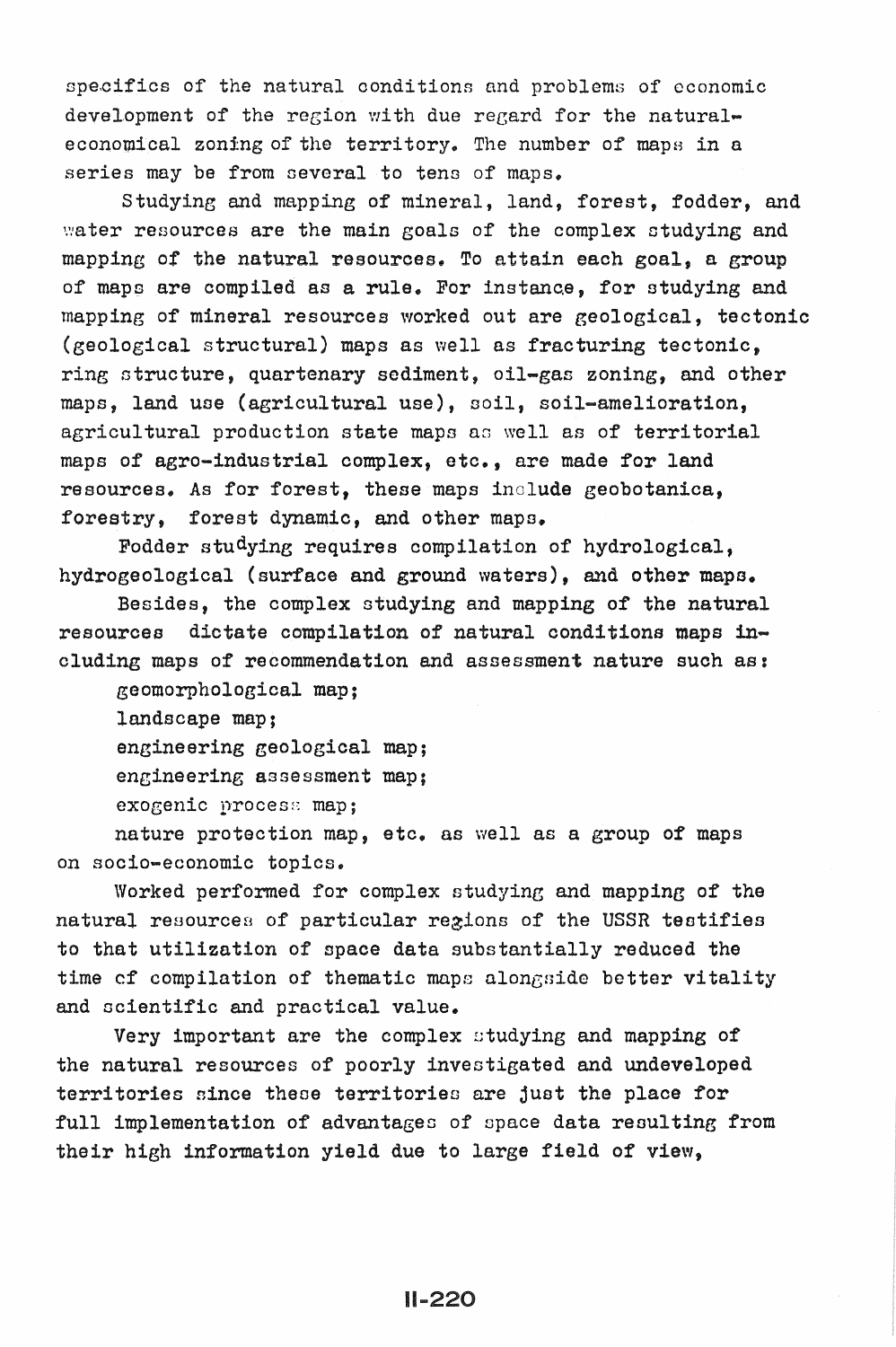optical generalization, and high resolution, multiaspect interpretation, comprehensiveness and immediateness of compilation of informational cartographic products.

The complex studying and mapping of the natural resources present a unique possibility to accelerate revealing and usage of the natural wealth and provide reliable support for efficient performance of prospecting and design studies and for solution of the problem of nature protection.

During the stage space natural studies of becoming a reality, the mankind became in a position to see object of the natural very complex in their genesis and which the mankind has tried to "reconstruct" on maps by means of traditional and sometimes inadequate methods. Cartographic modelling of natural objects has been justified at that level of knowledge

hen no information has been available about the properties of the objects as expressed by their appearance. The analysis of images of the natural objects on space photos has reveal a certain discrepancy between the previous gnosiological constructions (models) and the reality observed. From the other hand, such analysis has given an impetus to a new understanding of structural specifics of the Earth surface. The necessity has arisen to revise the available methods of obtaining information from remote sensing data traditionally used for interpretation of aerial photos and to work out a different modelling basis for using space photos in inter-branch investigations.

The new possibility of observation and studying of complex natural and socio-economical objects on space photos in different scales and in their dynamics makes it possible to examine the essence of objects by their optical images. These images are explicit on the photos and changing from one scale to the other (during enlargment) performed by means of image differentiation results in showing the structure of objects under study proceeding from the general to the particular, from the entity to the part. Such approach to studying and mapping of the natural objects is not common for the geological-geographical sciences and, as result, the complex studying and mapping of the natural resources judging from space data leads to making new kinds of thematic maps or to elaboration of new type legends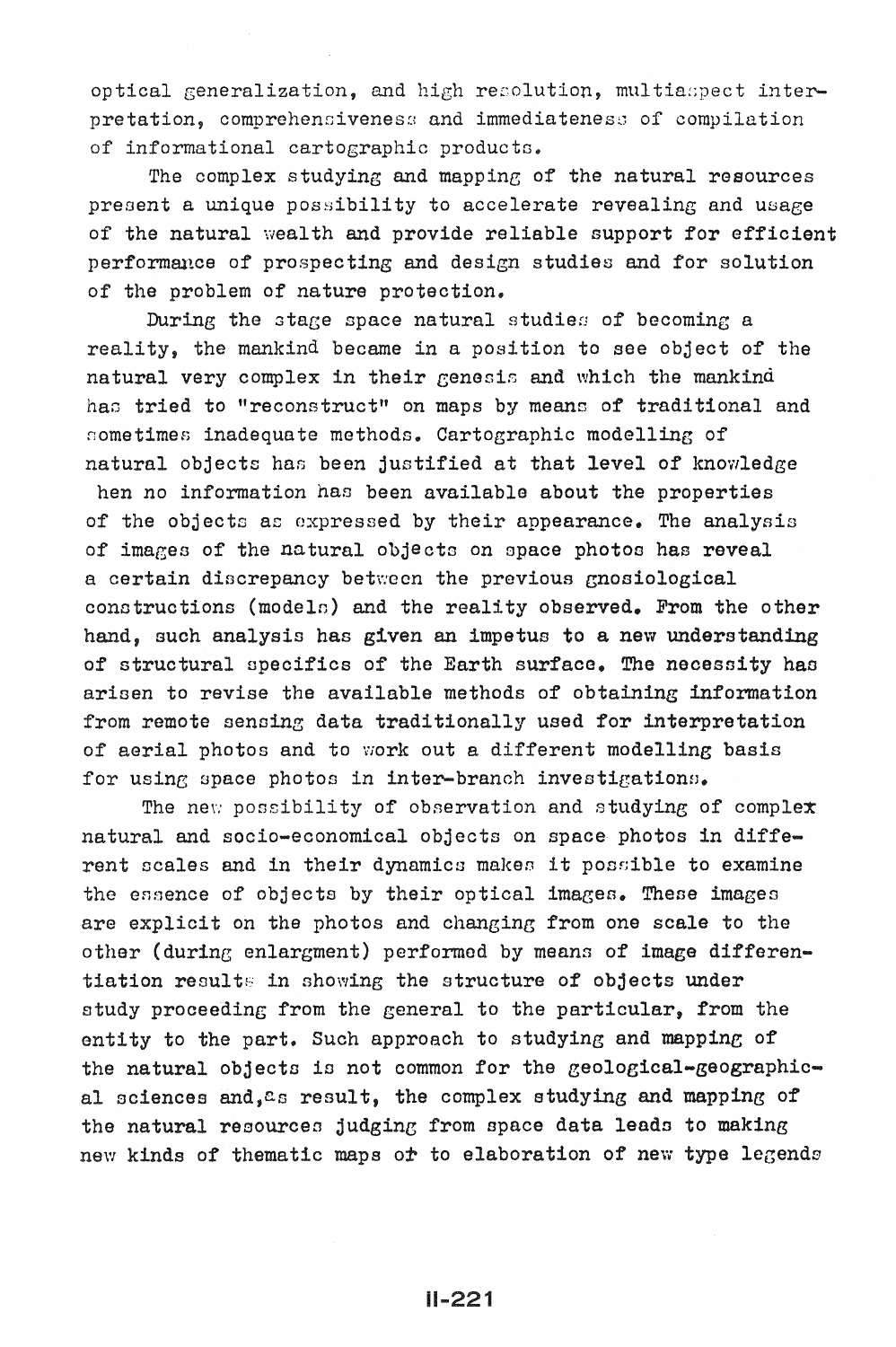of traditional maps depending on nontraditional or improved classifications of objects.

To better practical value of maps, elaborated during the complex ctudying and mapping of the natural resources of a particular region, assessment and forecasting aspects acquire greater importance, the specifics of the present state of the natural resources are presented with due regard for existing and probable human actions, the steps recommended are represented to facilitate rational use and protection of the natural resources.

The complex studying and mapping of the natural resources greatly improve the existing methods of map appearance elaboration of unified systems of symbols meeting the requirements of joint use of conjugated map, and rational techniques are worked out for map reproduction.

To reduce the amount of computations arising from interbranch processing of space data during the complex studying and mapping of the natural resources, it is advisable to utilize computing and dedicated digital hardware. Use of digital methods makes it possible to fully implement the capabilities of the complex studying and mapping of the natural resources and substantially increase the number of applications of this method. In future, the materials resulting from the complex studying and mapping of the natural resources will create the basis for elaboration and implementation of computerized data systems for land management aimed at operative storage, regular refreshment, and out-put of information about the natural resources of the region to the users concerned both in digital and graphical form.

Work performed in various regions of the USSR in the field of complex studying and mapping of the natural resources has made it possible to standardize systematization of a great amount of branch-oriented scientific information about the natural resources of several regions.

Wide testing and analysis of the results of scientific and experimental work make it possible to underline their great practical value. The results of the complex otudying and mapping of the natural resources are used for improving